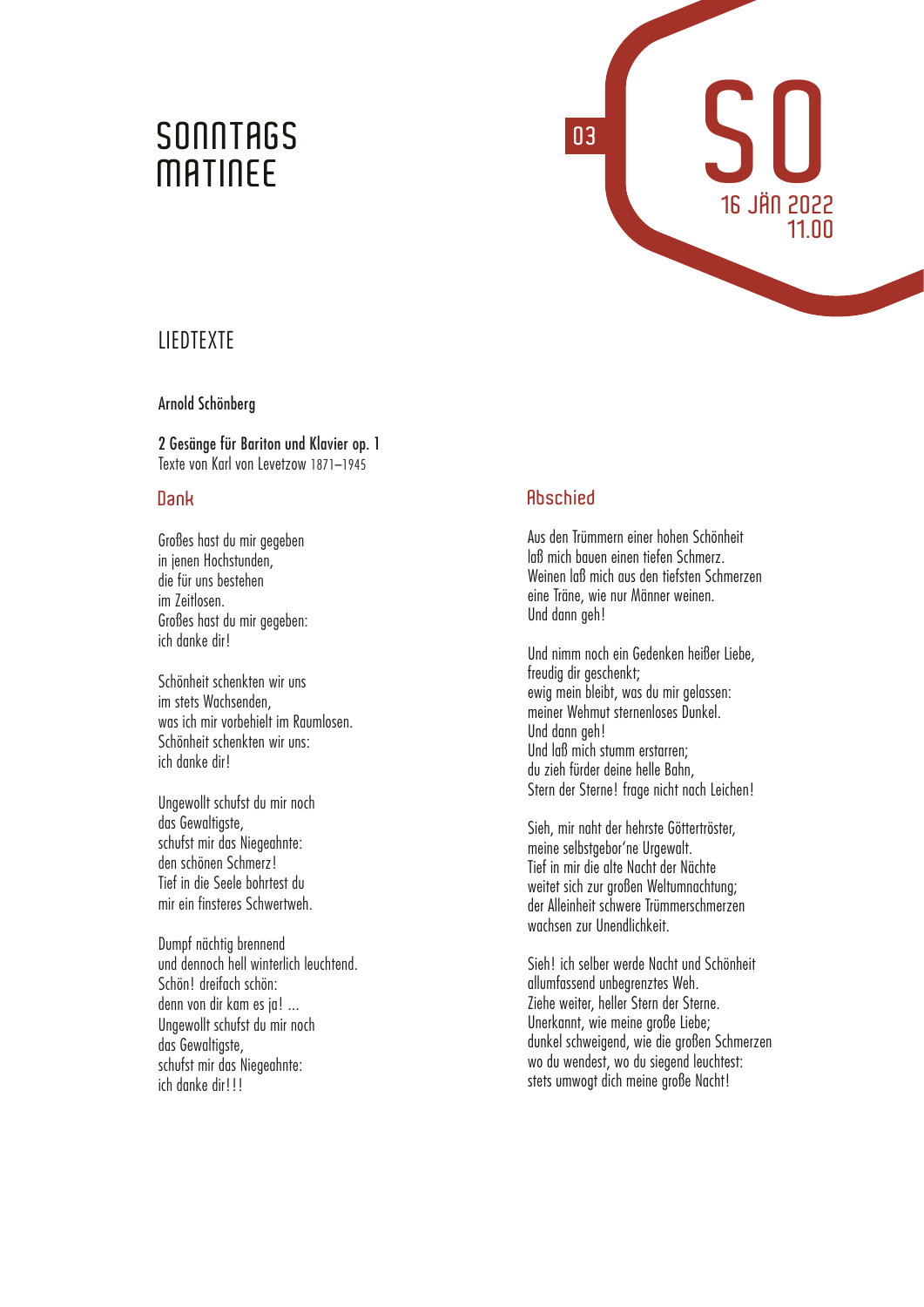

#### Arnold Schönberg

Ode an Napoleon Bonaparte op. 41 Text von Lord Byron 1788–1824

## **Ode to Napoleon Buonaparte**

'TIS done—but yesterday a King! And arm'd with Kings to strive— And now thou art a nameless thing: So abject—yet alive! Is this the man of thousand thrones, Who strew'd our earth with hostile bones. And can he thus survive? Since he, miscalled the Morning Star, Nor man nor fiend hath fallen so far.

Ill-minded man! why scourge thy kind Who bow'd so low the knee? By gazing on thyself grown blind, Thou taught'st the rest to see. With might unquestion'd, — power to save, — Thine only gift hath been the grave, To those that worshipp'd thee; Nor till thy fall could mortals guess Ambition's less than littleness!

Thanks for that lesson—it will teach To after-warriors more Than high Philosophy can preach, And vainly preach'd before. That spell upon the minds of men Breaks never to unite again, That led them to adore Those Pagod things of sabre sway With fronts of brass, and feet of clay.

The triumph and the vanity, The rapture of the strife— The earthquake voice of Victory, To thee the breath of life; The sword, the sceptre, and that sway Which man seem'd made but to obey, Wherewith renown was rife— All quell'd—Dark spirit! what must be The madness of thy memory!

## **Ode an Napoleon Bonaparte**

Vorbei! – Noch gestern Fürst und groß, den Fürsten sah'n mit Beben – und heut ein Wesen namenlos, entehrt, doch noch am Leben. Ist das der Herr von tausend Reichen der alle Welt besät mit Leichen? Und mag er's überleben? Wie fiel der stolze Morgenstern! Kein Geist noch fiel so tief, so fern!

Was schlugst, Tyrann, du dein Gesind das dir erstarb in Flehen? Dich selbst anstaunend wardst du blind, doch machtest andre sehen. Mit Macht zu segnen reich gerüstet, hast deren Leben du verwüstet, die huld'gend dich umstehen, bis erst dein Fall dem Blick der Welt das Nichts der Ehrfurcht bloßgestellt.

Dank für die Lehre! – Mehr wird sie der Zukunft Krieger lehren als je vermocht Philosophie mit Beten und Bekehren. Der Zauber, der die Menschengeister gebannt hielt, nimmer wird er Meister; nicht werden sie verehren im Staub den Götzen auf dem Thron, des Stirn von Erz, des Fuß von Ton.

Triumphes Prunk und Prahlerei, des Krieges wild Entzücken, ein welterschütternd' Siegesschrei für deine Brust Erquicken. – Das Schwert, der Szepter, dem zu dienen die Völker nur geschaffen schienen, wo ist das nun? – In Stücken ging alles, Dämon, und zur Qual blieb dir nur der Erinnerung Mal.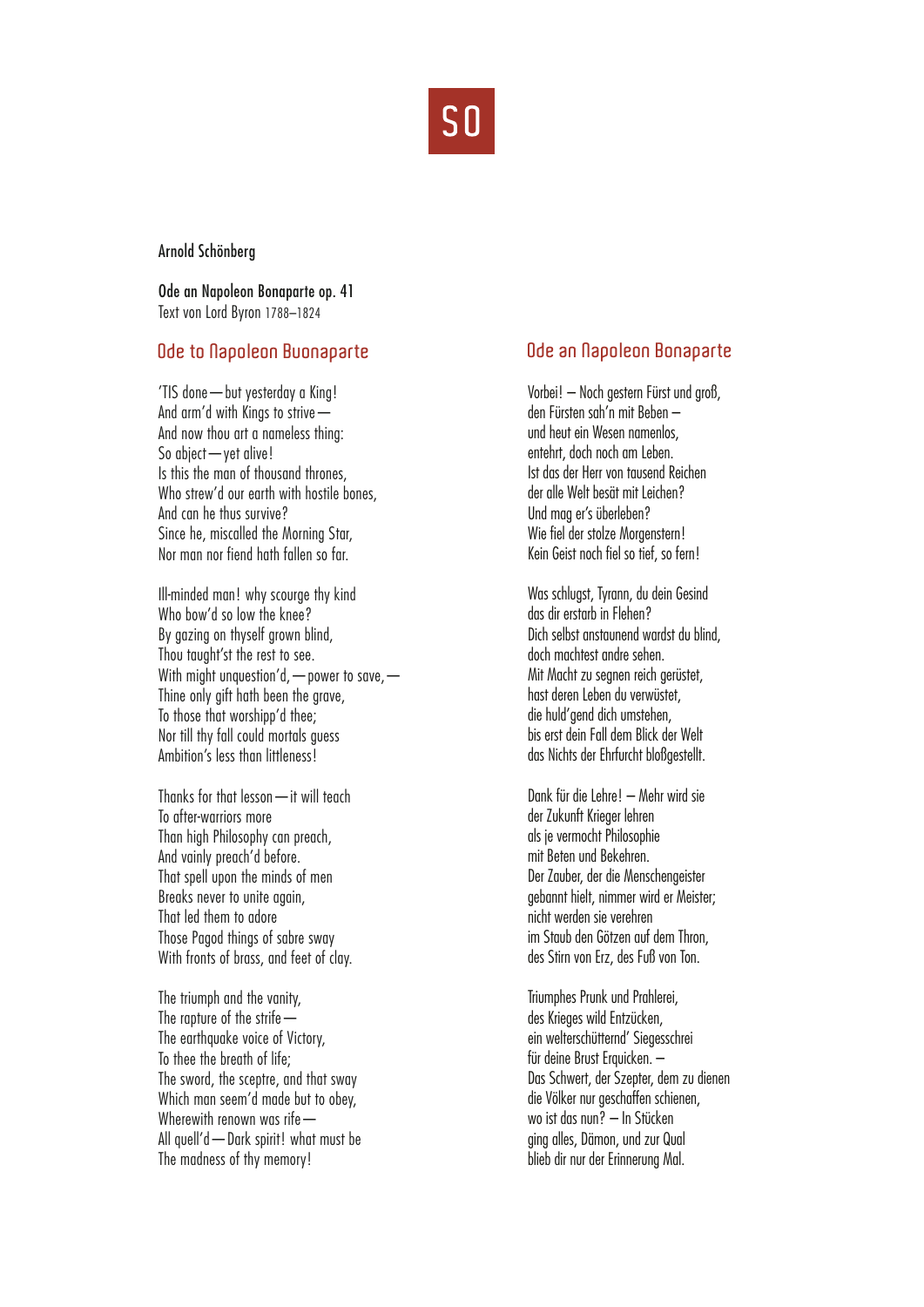

The Desolator desolate! The Victor overthrown! The Arbiter of others' fate A Suppliant for his own! Is it some yet imperial hope That with such change can calmly cope? Or dread of death alone? To die a prince—or live a slave— Thy choice is most ignobly brave!

He who of old would rend the oak, Dream'd not of the rebound: Chain'd by the trunk he vainly broke— Alone—how look'd he round? Thou, in the sternness of thy strength, An equal deed hast done at length, And darker fate hast found: He fell, the forest prowlers' prey; But thou must eat thy heart away!

The Roman, when his burning heart Was slaked with blood of Rome, Threw down the dagger—dared depart, In savage grandeur, home— He dared depart in utter scorn Of men that such a yoke had borne, Yet left him such a doom! His only glory was that hour Of self-upheld abandon'd power.

The Spaniard, when the lust of sway Had lost its quickening spell, Cast crowns for rosaries away, An empire for a cell; A strict accountant of his beads, A subtle disputant on creeds, His dotage trifled well: Yet better had he neither known A bigot's shrine, nor despot's throne.

But thou—from thy reluctant hand The thunderbolt is wrung— Too late thou leav'st the high command To which thy weakness clung; All Evil Spirit as thou art, It is enough to grieve the heart

Der Vernichter jetzt vernichtet! Der Sieger ist geschlagen! Der andern streng ihr Los gerichtet, muß seines bang erfragen. Nimmt ruhig seinen Sturz er hin weil er noch Hilf' erhofft von Wien? Oder ists schlichte Todesangst? Tod wählt der Fürst – das Leben der Knecht – dir ist der Mut zur Niedrigkeit recht!

Gespaltnen Baumes Rückpralls Kraft hat Milo nicht erwogen; geklemmt, sein Widerstand erschlafft, sein Mut hat ihn betrogen. Gestützt auf deines Heeres Macht hast Haß und Zwiespalt du entfacht; hast härt'res Los gezogen: Ein Wolf rasch endet Milos Leid doch dich frißt langsam auf dein Neid.

Der Römer, wenn sein Haß gestillt, in Blut gelöscht sein Groll, wirft hin die Macht, die ihm nichts gilt, barbarisch, hoheitsvoll, zieht ab, verachtend offen Knechte, die er beraubt der Bürgerrechte zahlt so der Feigheit Zoll. Moralisch doch sei er geschätzt, der zwangfrei Macht durch Recht ersetzt.

Der Spanier, als der Krone Glanz den Zauber ihm verloren, birgt – in der Hand den Rosenkranz – sich hinter Kloster Toren. Der Paternoster Zahl zu wissen, des Worts Bedeutung nicht zu missen, hat kindisch er erkoren. Was er gesündigt als Despot, Gebet entsühn, da Hölle droht.

Doch du – der Blitzstrahl dir entwunden, zu spät du widerstrebst: Gewalt und Herrschaft sind entschwunden dran du in Schwachheit klebst. Obwohl ein Teufel den man haßt, zeugt Gram dein Sturz, ja Mitleid fast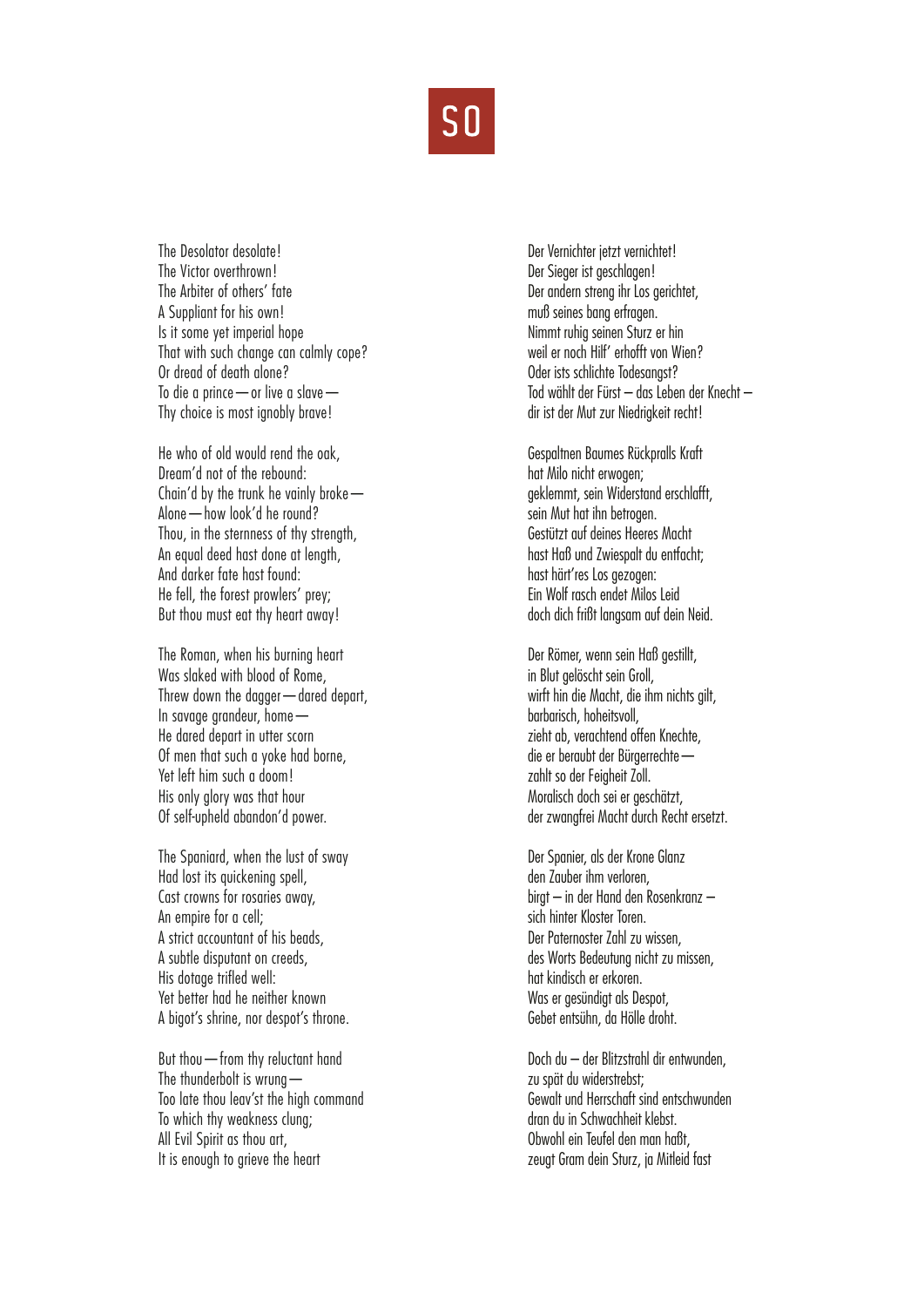

To see thine own unstrung; To think that God's fair world hath been The footstool of a thing so mean;

And Earth hath spilt her blood for him, Who thus can hoard his own! And Monarchs bow'd the trembling limb, And thank'd him for a throne! Fair Freedom! we may hold thee dear, When thus thy mightiest foes their fear In humblest guise have shown. Oh, ne'er may tyrant leave behind A brighter name to lure mankind!

Thine evil deeds are writ in gore, Nor written thus in vain— Thy triumphs tell of fame no more, Or deepen every stain: If thou hadst died as honour dies, Some new Napoleon might arise, To shame the world again— But who would soar the solar height. To set in such a starless night?

Weigh'd in the balance, hero dust Is vile as vulgar clay; Thy scales, Mortality! are just To all that pass away; But yet methought the living great Some higher sparks should animate, To dazzle and dismay: Nor deem'd Contempt could thus make mirth Of these, the Conquerors of the earth.

And she, proud Austria's mournful flower, Thy still imperial bride; How bears her breast the torturing hour? Still clings she to thy side? Must she too bend, must she too share Thy late repentance, long despair, Thou throneless Homicide? If still she loves thee, hoard that gem,— 'Tis worth thy vanish'd diadem!

Then haste thee to thy sullen Isle, And gaze upon the sea;

seit angstverzerrt du bebst. Bedenkt, ihm war die Gotteswelt nur Sprungbrett das ihn hochgeschnellt.

Die Welt vergoß ihr Blut für ihn der so konnt seines schonen, Monarchen lagen auf den Knien und dankten ihm für Kronen. O Freiheit, laß dich hoch verehren, wenn so gebückt zum Staub sich kehren, die sonst mit Haß dir lohnen. Nicht finde bessern Ruhm fortan die Welt zu blenden, ein Tyrann.

Geschrieben steht in Blut dein Tun, und nicht umsonst! Es decken all deine prächtigen Siege nun nicht mehr die blut'gen Flecken. Starbst du wie Ehre stirbt, es käm' dir gleich, ein zweiter und beschäm' die Welt mit neuen Schrecken. Doch wer erklimmt die Sonnenhöh', daß er in Nacht, wie du, vergeh'?

Der Helden Staub zeigt in der Wage mit Lehm denselben Preis. Gerecht, am Ende ihrer Tage, der Tod nur ein Maß weiß. Doch sollten Große, die noch leben, beseelten Feuers Funken geben, die weder grell noch heiß. Doch bleiben Welterob'rer greulich – nicht macht Verachtung sie erfreulich.

Und sie, die Blume Austrias dein Weib, des Kaisers Sproß: dein Elend, – sag: wie trägt sie das? Ist sie noch dein Genoß? Teilt sie die hoffnungslose Reue, beugt sie dem Schicksal sich in Treue du mördrischer Koloß? Liebt noch sie dich? Ein Restchen Glück ließ dir ein anädiges Geschick!

Auf deiner Insel laß dich nieder, das Meer starr haßvoll an,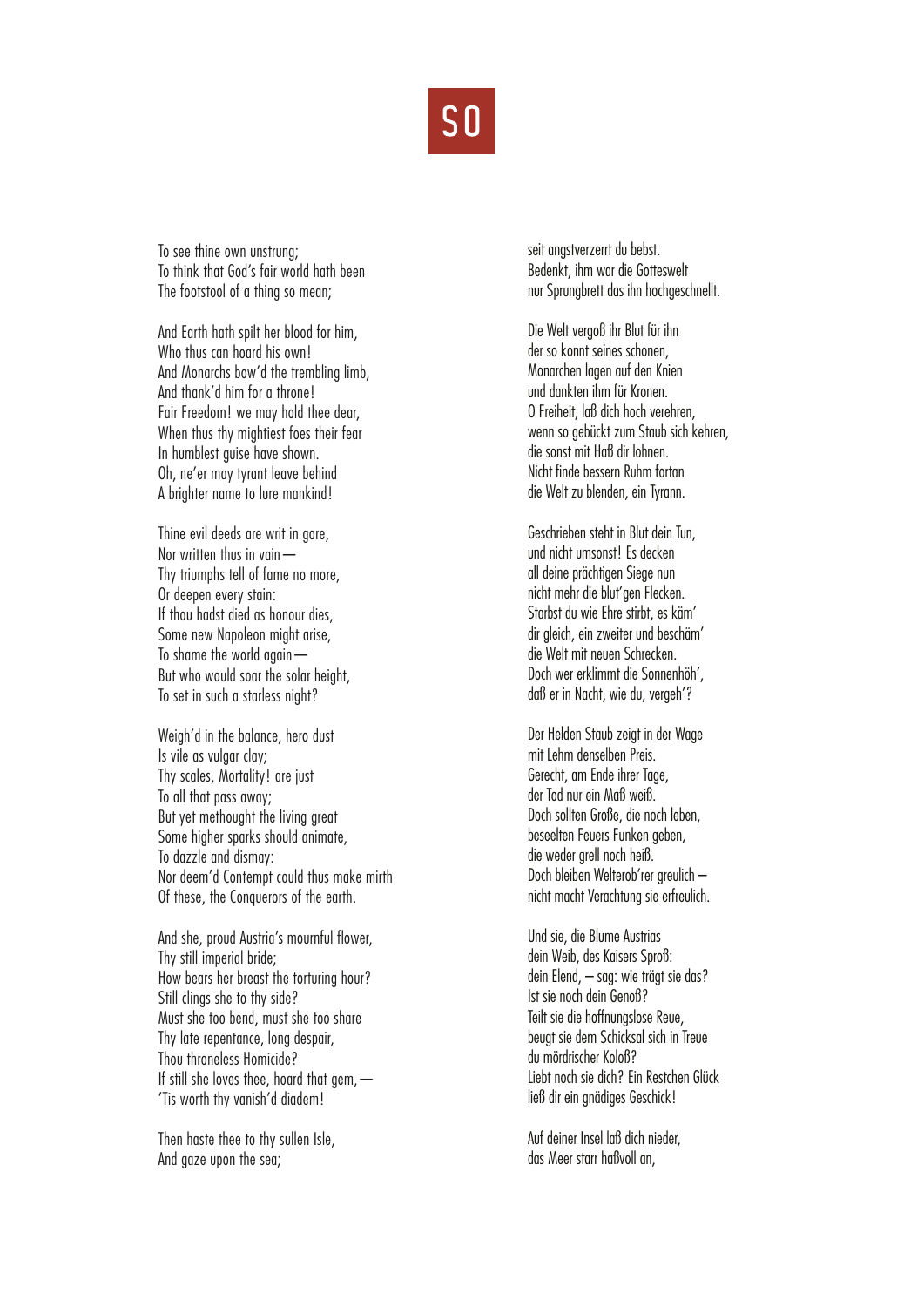

That element may meet thy smile— It ne'er was ruled by thee! Or trace with thine all idle hand In loitering mood upon the sand, That Earth is now as free! That Corinth's pedagogue hath now Transferr'd his by-word to thy brow.

Thou Timour! in his captive's cage What thoughts will there be thine, While brooding in thy prison'd rage? But one—'The world was mine!' Unless, like he of Babylon, All sense is with thy sceptre gone, Life will not long confine That spirit pour'd so widely forth— So long obey'd—so little worth!

Or, like the thief of fire from heaven, Wilt thou withstand the shock? And share with him, the unforgiven, His vulture and his rock! Foredoom'd by God—by man accurst, And that last act, though not thy worst, The very Fiend's arch mock; He in his fall preserved his pride And, if a mortal, had as proudly died!

There was a day—there was an hour, While earth was Gaul's—Gaul thine— When that immeasurable power Unsated to resign, Had been an act of purer fame Than gathers round Marengo's name, And gilded thy decline Through the long twilight of all time, Despite some passing clouds of crime.

But thou forsooth must be a king, And don the purple vest, As if that foolish robe could wring Rememberance from thy breast. Where is that faded garment? where The gewgaws thou wert fond to wear. The star  $-$  the string  $-$  the crest? Vain froward child of empire! say,

daß lächelnd, höhnisch es erwider: »Nie herrschst du hier, Tyrann!« Zum Zeitbertreib schreib auf den Sand, daß wie das Meer, ist frei das Land, erlöst von deinem Bann: daß dir gebühr des Titels Ehre: Korinths Schulmeister, Kinder-Lehre.

Was, Timur, den du mit dir führst in engem Käfigs Pein, was dachte dein gefangner Fürst, wenn nicht »Die Welt war mein!« Ging dir nicht mit dem Herrscherstabe Vernunft, wie Babels Herrn zu Grabe, nicht lang schließt du dich ein. Dein Hang zu tun was dich vergnügt mißachtet was die Nachwelt rügt.

Sprichst du, wie einst Prometeus' Kraft, noch Hohn dem Donnergotte? Bleibst ungebeugt in Geiers Haft in öder Felsengrotte? Verdammt von Gott, von Menschen allen verflucht bist du zuletzt verfallen des Erzfeinds wildem Spotte. Sein Mut im Falle selbst nicht schmolz, wär sterblich er, er stürb mit Mut und Stolz.

Als Frankreich war das Maß der Welt, sein Meister du, hoch zwar, doch noch nicht höchst gestellt – bliebst du Konsul, statt Cäsar, hättst edlern Ruhmes Tat vollbracht, als zuschreibt dir Marengos Schlacht. Vergoldet wär sogar dein Sturz im Zwielicht der Geschichte: Untat verbleicht in ihrem Lichte.

Doch Kaiser mußt du sein durchaus, den Purpur mußt du tragen – als tilgt dies närrisch Kleid den Graus, erstickt Gewissens Plagen. Der Tand von längst verblichner Tracht, mit Stern und Schnur und Fransenpracht – wer wird danach noch fragen? Du, eitler Herrschsucht trotzges Kind,